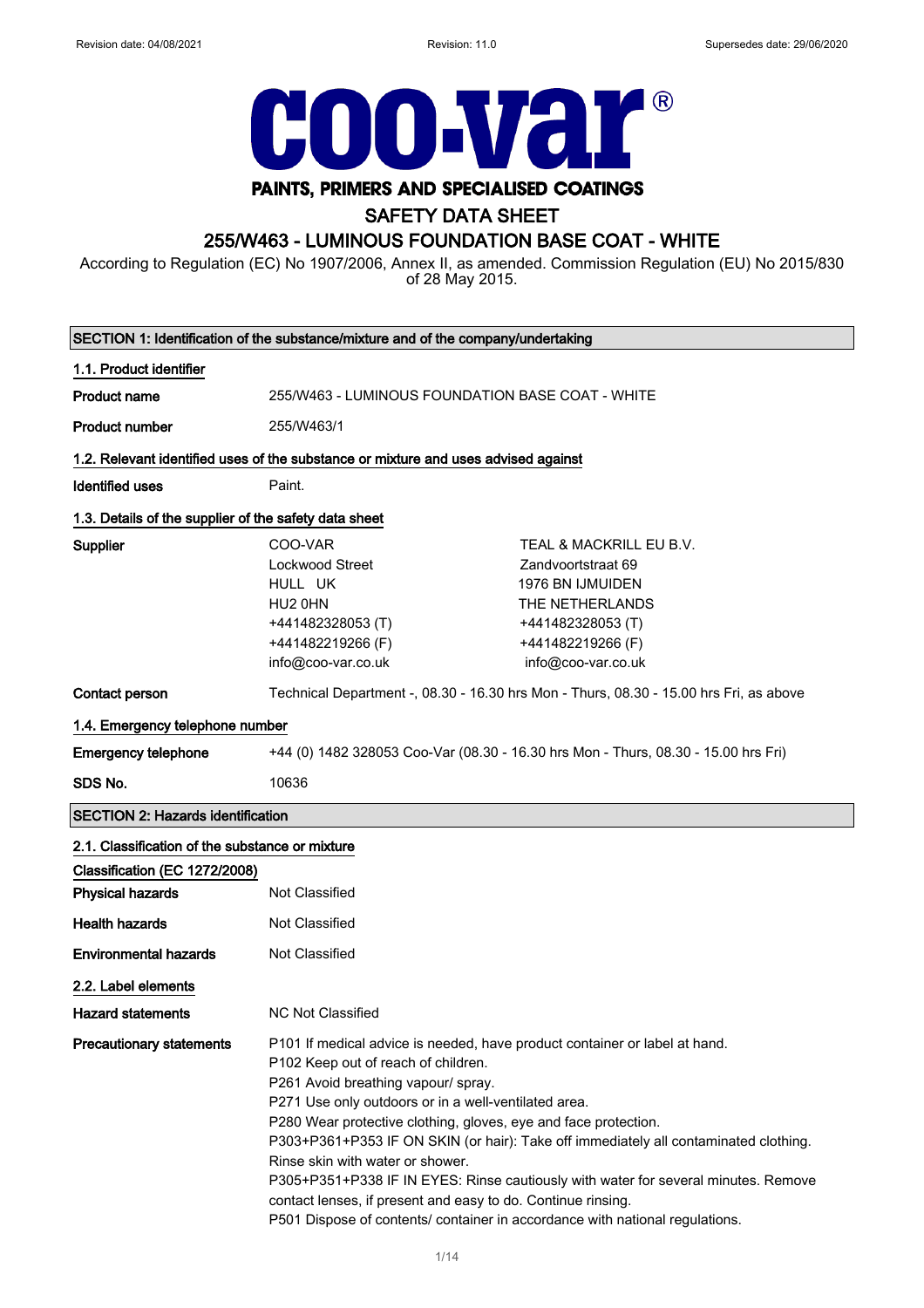$\overline{\phantom{0}}$ 

# 255/W463 - LUMINOUS FOUNDATION BASE COAT - WHITE

| Supplemental label<br>information         | Contains a biocidal product: C(M)IT/MIT (3:1) and BIT<br>EUH211 Warning! Hazardous respirable droplets may be formed when sprayed. Do not<br>breathe spray or mist. |
|-------------------------------------------|---------------------------------------------------------------------------------------------------------------------------------------------------------------------|
| Supplementary precautionary<br>statements | P403+P235 Store in a well-ventilated place. Keep cool.                                                                                                              |

## 2.3. Other hazards

This product does not contain any substances classified as PBT or vPvB.

| <b>SECTION 3: Composition/information on ingredients</b> |                          |                                                      |  |
|----------------------------------------------------------|--------------------------|------------------------------------------------------|--|
| 3.2. Mixtures                                            |                          |                                                      |  |
| <b>Calcium Carbonate</b>                                 |                          | 10-30%                                               |  |
| CAS number: 1317-65-3                                    | EC number: 215-279-6     |                                                      |  |
|                                                          |                          |                                                      |  |
| Classification                                           |                          | Classification (67/548/EEC or 1999/45/EC)            |  |
| Not Classified                                           |                          |                                                      |  |
|                                                          |                          |                                                      |  |
| <b>Titanium Dioxide</b>                                  |                          | 10-30%                                               |  |
| CAS number: 13463-67-7                                   | EC number: 236-675-5     | REACH registration number: 01-                       |  |
|                                                          |                          | 2119489379-17-xxxx                                   |  |
|                                                          |                          |                                                      |  |
| Classification<br>Carc. 2 - H351                         |                          | Classification (67/548/EEC or 1999/45/EC)            |  |
|                                                          |                          |                                                      |  |
| Monopropylene glycol                                     |                          | $1 - 5%$                                             |  |
|                                                          |                          |                                                      |  |
| CAS number: 57-55-6                                      | EC number: 200-338-0     | REACH registration number: 01-<br>2119456809-23-xxxx |  |
|                                                          |                          |                                                      |  |
| Classification                                           |                          | Classification (67/548/EEC or 1999/45/EC)            |  |
| Not Classified                                           |                          |                                                      |  |
|                                                          |                          |                                                      |  |
| <b>BRONOPOL (INN)</b>                                    |                          | < 0.047%                                             |  |
| CAS number: 52-51-7                                      | EC number: 200-143-0     |                                                      |  |
| M factor (Acute) = $10$                                  | M factor (Chronic) = $1$ |                                                      |  |
|                                                          |                          |                                                      |  |
| Classification<br><b>Acute Tox. 4 - H302</b>             |                          |                                                      |  |
| <b>Acute Tox. 4 - H312</b>                               |                          |                                                      |  |
| Skin Irrit. 2 - H315                                     |                          |                                                      |  |
| Eye Dam. 1 - H318                                        |                          |                                                      |  |
| <b>STOT SE 3 - H335</b>                                  |                          |                                                      |  |
| Aquatic Acute 1 - H400                                   |                          |                                                      |  |
| Aquatic Chronic 1 - H410                                 |                          |                                                      |  |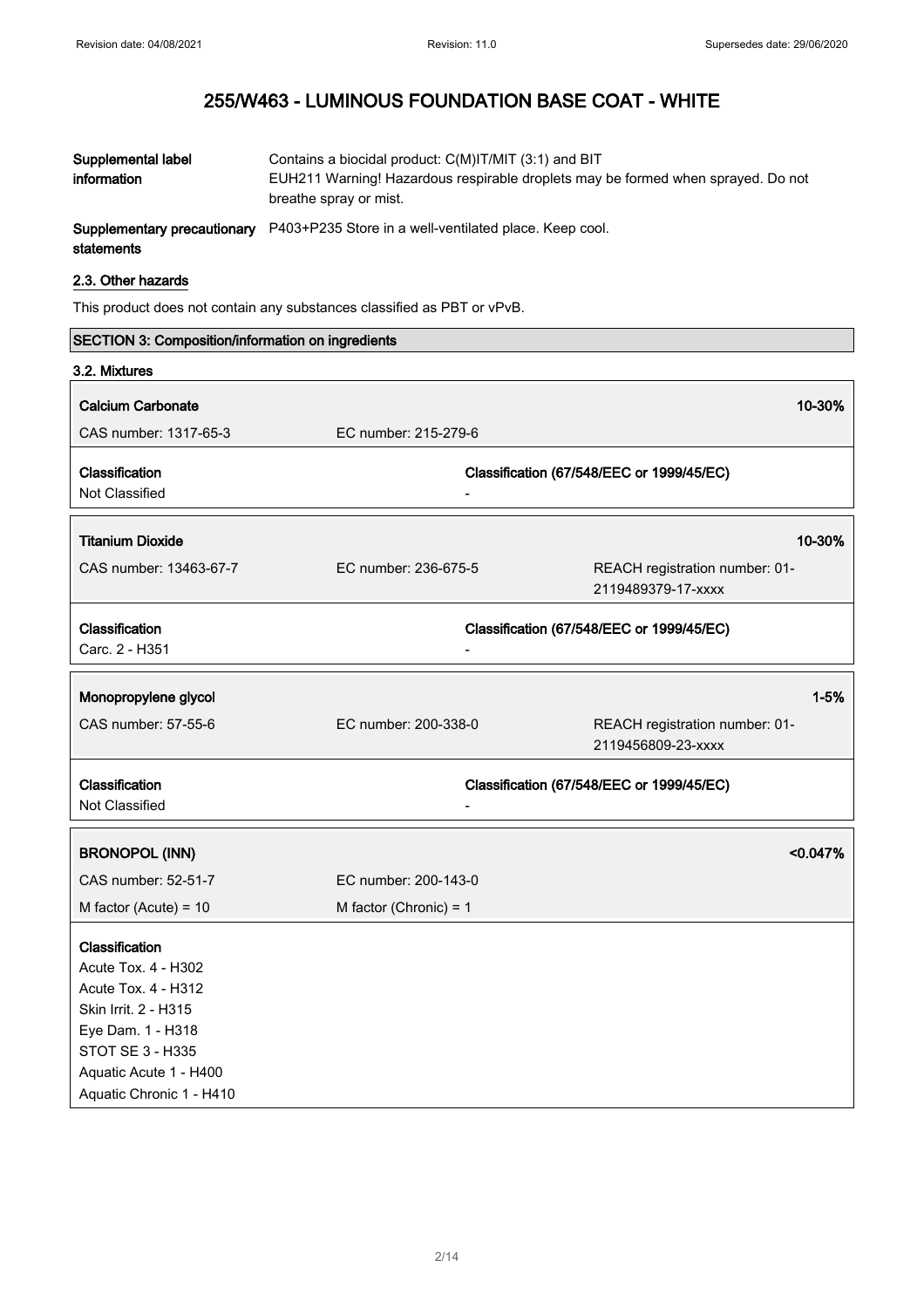| 1,2-BENZISOTHIAZOL-3(2H)-ONE                                                                                                                                                                                                |                                                                                    |                             | <0.006%                                                                                                                                                                                                                                                                                |
|-----------------------------------------------------------------------------------------------------------------------------------------------------------------------------------------------------------------------------|------------------------------------------------------------------------------------|-----------------------------|----------------------------------------------------------------------------------------------------------------------------------------------------------------------------------------------------------------------------------------------------------------------------------------|
| CAS number: 2634-33-5                                                                                                                                                                                                       | EC number: 220-120-9                                                               |                             | REACH registration number: 01-<br>2120761540-60-XXXX                                                                                                                                                                                                                                   |
| M factor (Acute) = $1$                                                                                                                                                                                                      |                                                                                    |                             |                                                                                                                                                                                                                                                                                        |
| Classification<br><b>Acute Tox. 4 - H302</b><br>Skin Irrit. 2 - H315<br>Eye Dam. 1 - H318<br>Skin Sens. 1 - H317<br>Aquatic Acute 1 - H400                                                                                  |                                                                                    | Xn;R22 R43 Xi;R38,R41 N;R50 | Classification (67/548/EEC or 1999/45/EC)                                                                                                                                                                                                                                              |
| 2-methyl-2H-isothiazol-3-one (3:1)                                                                                                                                                                                          | Reaction mass of 5-chloro-2-methyl-2H-isothiazol-3-one and                         |                             | < 0.0015%                                                                                                                                                                                                                                                                              |
| CAS number: 55965-84-9                                                                                                                                                                                                      |                                                                                    |                             |                                                                                                                                                                                                                                                                                        |
| M factor (Acute) = $100$                                                                                                                                                                                                    | M factor (Chronic) = 100                                                           |                             |                                                                                                                                                                                                                                                                                        |
| Classification<br><b>Acute Tox. 3 - H301</b><br><b>Acute Tox. 2 - H310</b><br>Acute Tox. 2 - H330<br>Skin Corr. 1 - H314<br>Eye Dam. 1 - H318<br>Skin Sens, 1B - H317<br>Aquatic Acute 1 - H400<br>Aquatic Chronic 1 - H410 |                                                                                    |                             |                                                                                                                                                                                                                                                                                        |
|                                                                                                                                                                                                                             | The Full Text for all R-Phrases and Hazard Statements are Displayed in Section 16. |                             |                                                                                                                                                                                                                                                                                        |
| <b>Composition comments</b>                                                                                                                                                                                                 | with an aerodynamic diameter of less than or equal to 10um.                        |                             | The classification as a carcinogen by inhalation applies only to mixtures in powder form<br>containing 1% or more of titanium dioxide which is in the form of or incorporated into particles                                                                                           |
| <b>SECTION 4: First aid measures</b>                                                                                                                                                                                        |                                                                                    |                             |                                                                                                                                                                                                                                                                                        |
| 4.1. Description of first aid measures                                                                                                                                                                                      |                                                                                    |                             |                                                                                                                                                                                                                                                                                        |
| <b>General information</b>                                                                                                                                                                                                  | breathing. Never give anything by mouth to an unconscious person.                  |                             | Move affected person to fresh air and keep warm and at rest in a position comfortable for                                                                                                                                                                                              |
| Inhalation                                                                                                                                                                                                                  | ensure breathing can take place.                                                   |                             | Remove affected person from source of contamination. Move affected person to fresh air and<br>keep warm and at rest in a position comfortable for breathing. Get medical attention if any<br>discomfort continues. Place unconscious person on their side in the recovery position and |
| Ingestion                                                                                                                                                                                                                   | air and keep warm and at rest in a position comfortable for breathing.             |                             | DO NOT induce vomiting. Get medical attention immediately. Move affected person to fresh                                                                                                                                                                                               |
| <b>Skin contact</b>                                                                                                                                                                                                         | immediately and wash skin with soap and water.                                     |                             | Remove affected person from source of contamination. Remove contaminated clothing                                                                                                                                                                                                      |
| Eye contact                                                                                                                                                                                                                 | minutes and get medical attention.                                                 |                             | Remove any contact lenses and open eyelids wide apart. Continue to rinse for at least 15                                                                                                                                                                                               |
| 4.2. Most important symptoms and effects, both acute and delayed                                                                                                                                                            |                                                                                    |                             |                                                                                                                                                                                                                                                                                        |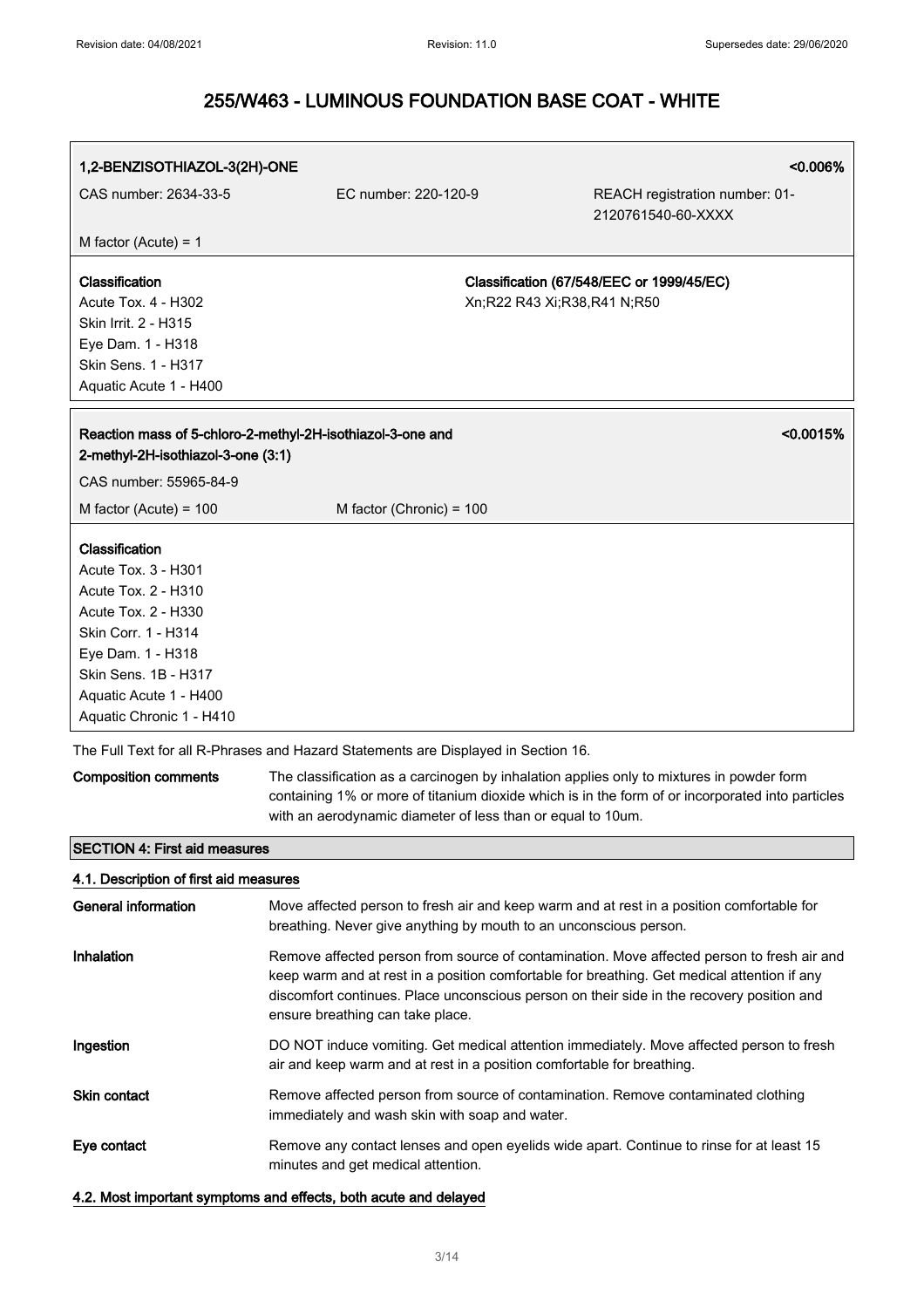| <b>General information</b>                                                      | Get medical attention promptly if symptoms occur after washing.                                                                                                                                                                                                                                                                                                                                                                                                                                                                                                                                                                                                                                                                                                                                                                                                            |  |  |
|---------------------------------------------------------------------------------|----------------------------------------------------------------------------------------------------------------------------------------------------------------------------------------------------------------------------------------------------------------------------------------------------------------------------------------------------------------------------------------------------------------------------------------------------------------------------------------------------------------------------------------------------------------------------------------------------------------------------------------------------------------------------------------------------------------------------------------------------------------------------------------------------------------------------------------------------------------------------|--|--|
| 4.3. Indication of any immediate medical attention and special treatment needed |                                                                                                                                                                                                                                                                                                                                                                                                                                                                                                                                                                                                                                                                                                                                                                                                                                                                            |  |  |
| Notes for the doctor                                                            | No specific recommendations.                                                                                                                                                                                                                                                                                                                                                                                                                                                                                                                                                                                                                                                                                                                                                                                                                                               |  |  |
| <b>SECTION 5: Firefighting measures</b>                                         |                                                                                                                                                                                                                                                                                                                                                                                                                                                                                                                                                                                                                                                                                                                                                                                                                                                                            |  |  |
| 5.1. Extinguishing media                                                        |                                                                                                                                                                                                                                                                                                                                                                                                                                                                                                                                                                                                                                                                                                                                                                                                                                                                            |  |  |
| Suitable extinguishing media                                                    | Extinguish with foam, carbon dioxide, dry powder or water fog. Do not use water jet as an<br>extinguisher, as this will spread the fire.                                                                                                                                                                                                                                                                                                                                                                                                                                                                                                                                                                                                                                                                                                                                   |  |  |
| 5.2. Special hazards arising from the substance or mixture                      |                                                                                                                                                                                                                                                                                                                                                                                                                                                                                                                                                                                                                                                                                                                                                                                                                                                                            |  |  |
| Specific hazards                                                                | The product is non-combustible. Toxic and corrosive gases or vapours.                                                                                                                                                                                                                                                                                                                                                                                                                                                                                                                                                                                                                                                                                                                                                                                                      |  |  |
| 5.3. Advice for firefighters                                                    |                                                                                                                                                                                                                                                                                                                                                                                                                                                                                                                                                                                                                                                                                                                                                                                                                                                                            |  |  |
| Protective actions during<br>firefighting                                       | Avoid breathing fire gases or vapours. Avoid the spillage or runoff entering drains, sewers or<br>watercourses. Cool containers exposed to flames with water until well after the fire is out.                                                                                                                                                                                                                                                                                                                                                                                                                                                                                                                                                                                                                                                                             |  |  |
| Special protective equipment<br>for firefighters                                | Wear positive-pressure self-contained breathing apparatus (SCBA) and appropriate protective<br>clothing.                                                                                                                                                                                                                                                                                                                                                                                                                                                                                                                                                                                                                                                                                                                                                                   |  |  |
| <b>SECTION 6: Accidental release measures</b>                                   |                                                                                                                                                                                                                                                                                                                                                                                                                                                                                                                                                                                                                                                                                                                                                                                                                                                                            |  |  |
|                                                                                 | 6.1. Personal precautions, protective equipment and emergency procedures                                                                                                                                                                                                                                                                                                                                                                                                                                                                                                                                                                                                                                                                                                                                                                                                   |  |  |
| <b>Personal precautions</b>                                                     | Avoid inhalation of vapours and contact with skin and eyes. Provide adequate ventilation.<br>Wear protective clothing as described in Section 8 of this safety data sheet.                                                                                                                                                                                                                                                                                                                                                                                                                                                                                                                                                                                                                                                                                                 |  |  |
| 6.2. Environmental precautions                                                  |                                                                                                                                                                                                                                                                                                                                                                                                                                                                                                                                                                                                                                                                                                                                                                                                                                                                            |  |  |
| <b>Environmental precautions</b>                                                | Avoid discharge into drains or watercourses or onto the ground. Contain spillage with sand,<br>earth or other suitable non-combustible material. Spillages or uncontrolled discharges into<br>watercourses must be reported immediately to the Environmental Agency or other appropriate<br>regulatory body.                                                                                                                                                                                                                                                                                                                                                                                                                                                                                                                                                               |  |  |
| 6.3. Methods and material for containment and cleaning up                       |                                                                                                                                                                                                                                                                                                                                                                                                                                                                                                                                                                                                                                                                                                                                                                                                                                                                            |  |  |
| Methods for cleaning up                                                         | Avoid the spillage or runoff entering drains, sewers or watercourses. Absorb in vermiculite, dry<br>sand or earth and place into containers. Collect and place in suitable waste disposal<br>containers and seal securely. For waste disposal, see Section 13.                                                                                                                                                                                                                                                                                                                                                                                                                                                                                                                                                                                                             |  |  |
| 6.4. Reference to other sections                                                |                                                                                                                                                                                                                                                                                                                                                                                                                                                                                                                                                                                                                                                                                                                                                                                                                                                                            |  |  |
| Reference to other sections                                                     | For personal protection, see Section 8.                                                                                                                                                                                                                                                                                                                                                                                                                                                                                                                                                                                                                                                                                                                                                                                                                                    |  |  |
| <b>SECTION 7: Handling and storage</b>                                          |                                                                                                                                                                                                                                                                                                                                                                                                                                                                                                                                                                                                                                                                                                                                                                                                                                                                            |  |  |
| 7.1. Precautions for safe handling                                              |                                                                                                                                                                                                                                                                                                                                                                                                                                                                                                                                                                                                                                                                                                                                                                                                                                                                            |  |  |
| Usage precautions                                                               | Keep away from heat, sparks and open flame. Avoid spilling. Avoid contact with skin and<br>eyes. Avoid inhalation of vapours and spray mists. Do not eat, drink or smoke when using the<br>product. Good personal hygiene procedures should be implemented. Wash hands and any<br>other contaminated areas of the body with soap and water before leaving the work site. The<br>Manual Handling Operations Regulations may apply to the handling of containers of this<br>product. To assist employers, the following method of calculating the weight for any pack size<br>is given. Take the pack size volume in litres and multiply this figure by the specific gravity<br>value given in section 9. This will give the net weight of the coating in kilograms. Allowance<br>will then have to be made for the immediate packaging to give an approximate gross weight. |  |  |

## 7.2. Conditions for safe storage, including any incompatibilities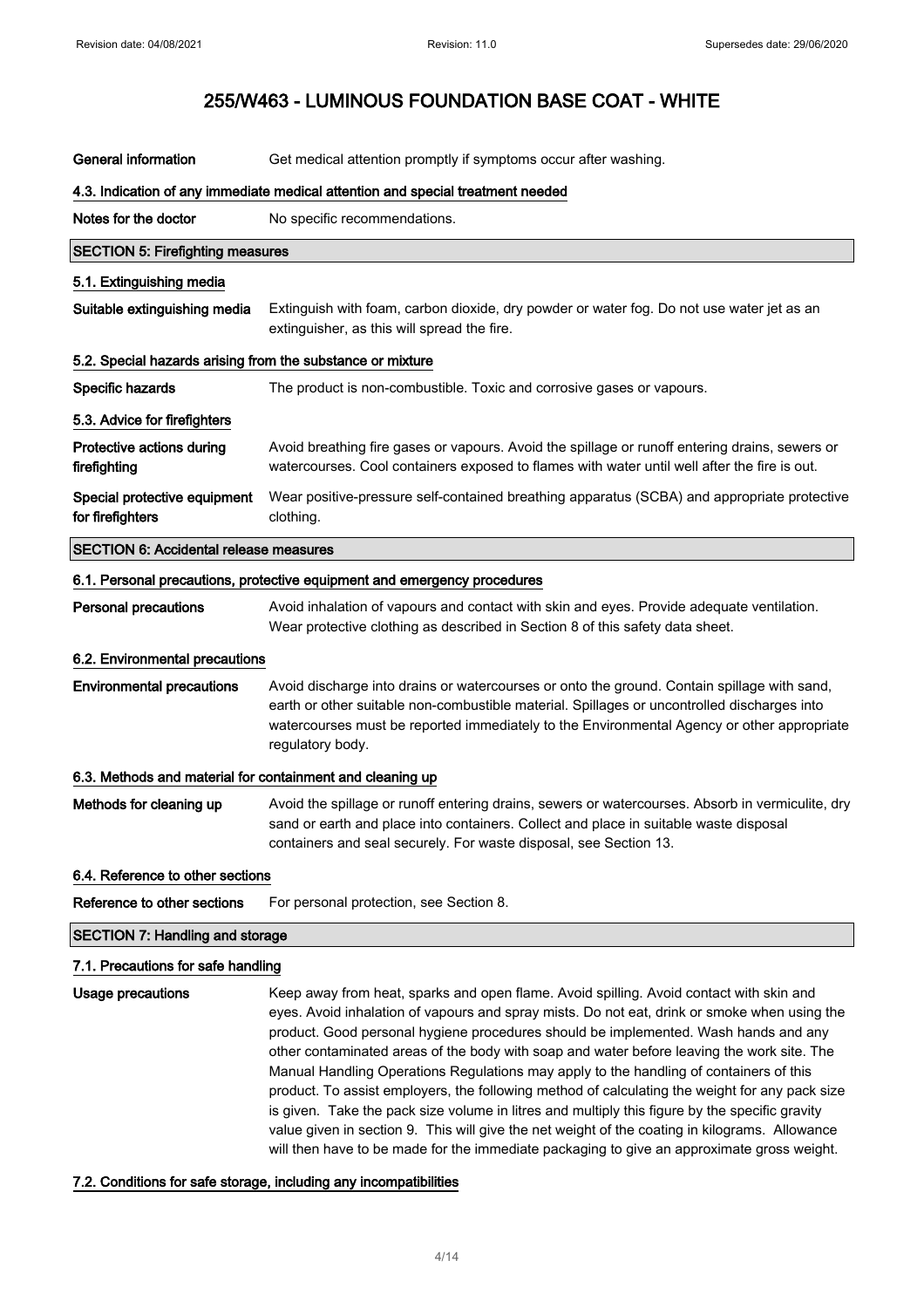| Storage precautions      | Store in closed original container at temperatures between 5°C and 25°C. Keep away from<br>heat, sparks and open flame. Protect from freezing and direct sunlight. Keep container tightly<br>closed. Keep containers upright. Store away from the following materials: Oxidising materials.<br>Alkalis, Acids. |
|--------------------------|----------------------------------------------------------------------------------------------------------------------------------------------------------------------------------------------------------------------------------------------------------------------------------------------------------------|
| 7.3. Specific end use(s) |                                                                                                                                                                                                                                                                                                                |
| Specific end use(s)      | The identified uses for this product are detailed in Section 1.2.                                                                                                                                                                                                                                              |
| Usage description        | Collect and place in suitable waste disposal containers and seal securely. Label the<br>containers containing waste and contaminated materials and remove from the area as soon<br>as possible.                                                                                                                |

## SECTION 8: Exposure controls/Personal protection

### 8.1. Control parameters

#### Occupational exposure limits

#### Calcium Carbonate

Long-term exposure limit (8-hour TWA): WEL 10 mg/m<sup>3</sup> inhalable dust Long-term exposure limit (8-hour TWA): WEL 4 mg/m<sup>3</sup> respirable dust

#### Titanium Dioxide

Long-term exposure limit (8-hour TWA): WEL 10 mg/m<sup>3</sup> inhalable dust Long-term exposure limit (8-hour TWA): WEL 4 mg/m<sup>3</sup> respirable dust

### Monopropylene glycol

Long-term exposure limit (8-hour TWA): WEL 150 ppm 10 mg/m<sup>3</sup>

### ZINC PYRITHIONE

Long-term exposure limit (8-hour TWA): WEL 0.35 mg/m<sup>3</sup> WEL = Workplace Exposure Limit.

### Titanium Dioxide (CAS: 13463-67-7)

| <b>DNEL</b> | Industry - Inhalation; Long term local effects: 10 mg/m <sup>3</sup><br>Consumer - Oral; Long term systemic effects: 700 mg/kg/day                                                                                                                                                                |  |
|-------------|---------------------------------------------------------------------------------------------------------------------------------------------------------------------------------------------------------------------------------------------------------------------------------------------------|--|
| <b>PNEC</b> | - Fresh water; 0.184 mg/l<br>- marine water; 0.0184 mg/l<br>- Sediment (Freshwater); >=1000 mg/kg<br>- Sediment (Marinewater); >=100 mg/kg<br>- Soil; 100 mg/kg<br>- STP; 100 mg/kg                                                                                                               |  |
|             | Monopropylene glycol (CAS: 57-55-6)                                                                                                                                                                                                                                                               |  |
| <b>DNEL</b> | Workers - Inhalation; Long term systemic effects: 168 mg/m <sup>3</sup><br>Workers - Inhalation; Long term local effects: 10 mg/m <sup>3</sup><br>Consumer - Inhalation; Long term local effects: 10 mg/m <sup>3</sup><br>Consumer - Inhalation; Long term systemic effects: 50 mg/m <sup>3</sup> |  |
| <b>PNEC</b> | - Fresh water; 260 mg/l<br>- marine water; 26 mg/l<br>- Sediment (Freshwater); 572 mg/l<br>- Sediment (Marinewater); 57.2 mg/l<br>- Soil; 50 mg/kg<br>- STP; 20000 mg/l<br>- Intermittent release; 183 mg/l                                                                                       |  |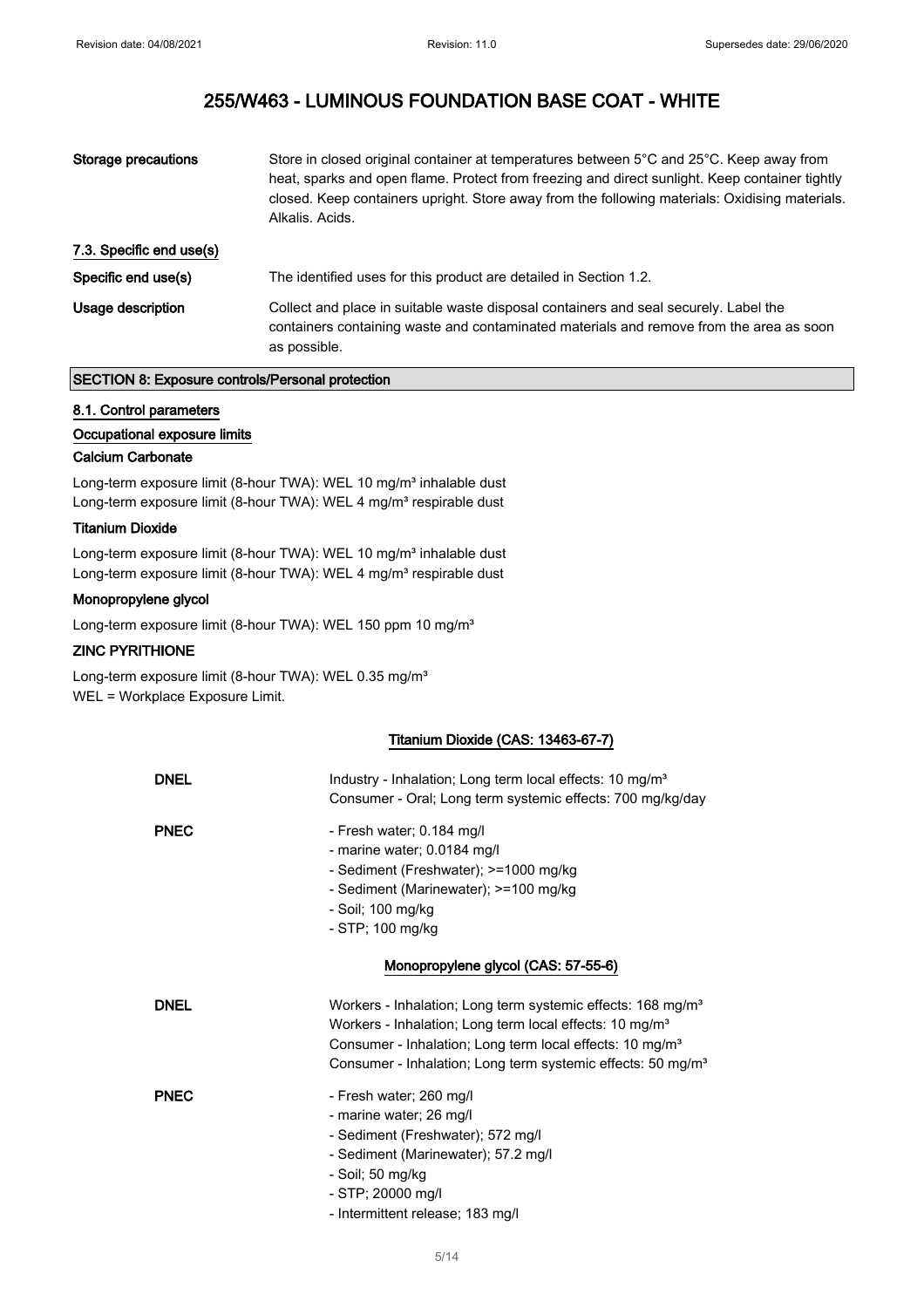## 2,2,4 Trimethyl 1,3 Pentanediol Monoisobutyrate (CAS: 25265-77-4)

| <b>DNEL</b> | Workers - Dermal; Long term systemic effects: 13.9 mg/kg/day<br>Workers - Inhalation; Long term systemic effects: 49 mg/m <sup>3</sup><br>Consumer - Oral; Long term systemic effects: 8.33 mg/kg/day<br>Consumer - Dermal; Long term systemic effects: 8.33 mg/kg/day<br>Consumer - Inhalation; Long term systemic effects: 14.5 mg/m <sup>3</sup>                                                                                                                                           |
|-------------|-----------------------------------------------------------------------------------------------------------------------------------------------------------------------------------------------------------------------------------------------------------------------------------------------------------------------------------------------------------------------------------------------------------------------------------------------------------------------------------------------|
| <b>PNEC</b> | - Fresh water; 0.015 mg/l<br>- Sediment (Freshwater); 0.78 mg/kg<br>$-$ STP; 7.5 mg/l<br>- marine water; 0.002 mg/l<br>- Sediment (Marinewater); 0.078 mg/kg<br>- Soil; 0.147 mg/kg<br>Sodium Benzoate (CAS: 532-32-1)                                                                                                                                                                                                                                                                        |
| <b>DNEL</b> | Industry - Dermal; Long term systemic effects: 62.5 mg/kg/day<br>Consumer - Dermal; Long term systemic effects: 31.25 mg/kg<br>Consumer - Oral; Long term systemic effects: 16.6 mg/kg<br>Workers - Inhalation; Long term systemic effects: 3 mg/m <sup>3</sup><br>Workers - Inhalation; Long term local effects: 0.1 mg/m <sup>3</sup><br>Consumer - Inhalation; Long term systemic effects: 1.5 mg/m <sup>3</sup><br>Consumer - Inhalation; Long term local effects: 0.06 mg/m <sup>3</sup> |

### 8.2. Exposure controls

Protective equipment





| Appropriate engineering<br>controls | Provide adequate ventilation. Observe Occupational Exposure Limits and minimise the risk of<br>inhalation of vapours.                                                                                                                                                                                                                                                                                                                                                                                                                                                                                                                                                                                                                                                       |
|-------------------------------------|-----------------------------------------------------------------------------------------------------------------------------------------------------------------------------------------------------------------------------------------------------------------------------------------------------------------------------------------------------------------------------------------------------------------------------------------------------------------------------------------------------------------------------------------------------------------------------------------------------------------------------------------------------------------------------------------------------------------------------------------------------------------------------|
| Eye/face protection                 | Wear approved, tight fitting safety glasses where splashing is probable.                                                                                                                                                                                                                                                                                                                                                                                                                                                                                                                                                                                                                                                                                                    |
| Hand protection                     | To protect hands from chemicals, gloves should comply with European Standards EN388 and<br>374. As a general principle, exposure should be managed by means other than the provision<br>of protective gloves. Manufacturers' performance data suggest that the optimum glove for use<br>should be: Neoprene, nitrile, polyethylene or PVC. Barrier cream applied before work may<br>make it easier to clean the skin after exposure, but does not prevent absorption through the<br>skin. It should be noted that liquid may penetrate the gloves. Frequent changes are<br>recommended. The most suitable glove should be chosen in consultation with the glove<br>supplier/manufacturer, who can provide information about the breakthrough time of the glove<br>material. |
| Other skin and body<br>protection   | Wear appropriate clothing to prevent reasonably probable skin contact.                                                                                                                                                                                                                                                                                                                                                                                                                                                                                                                                                                                                                                                                                                      |
| Hygiene measures                    | No specific hygiene procedures recommended but good personal hygiene practices should<br>always be observed when working with chemical products.                                                                                                                                                                                                                                                                                                                                                                                                                                                                                                                                                                                                                            |
| <b>Respiratory protection</b>       | Protection against nuisance dust must be used when the airborne concentration exceeds 10<br>mg/m3. In case of inadequate ventilation or risk of inhalation of dust, use suitable respiratory<br>equipment with particle filter (type P2).                                                                                                                                                                                                                                                                                                                                                                                                                                                                                                                                   |

## SECTION 9: Physical and chemical properties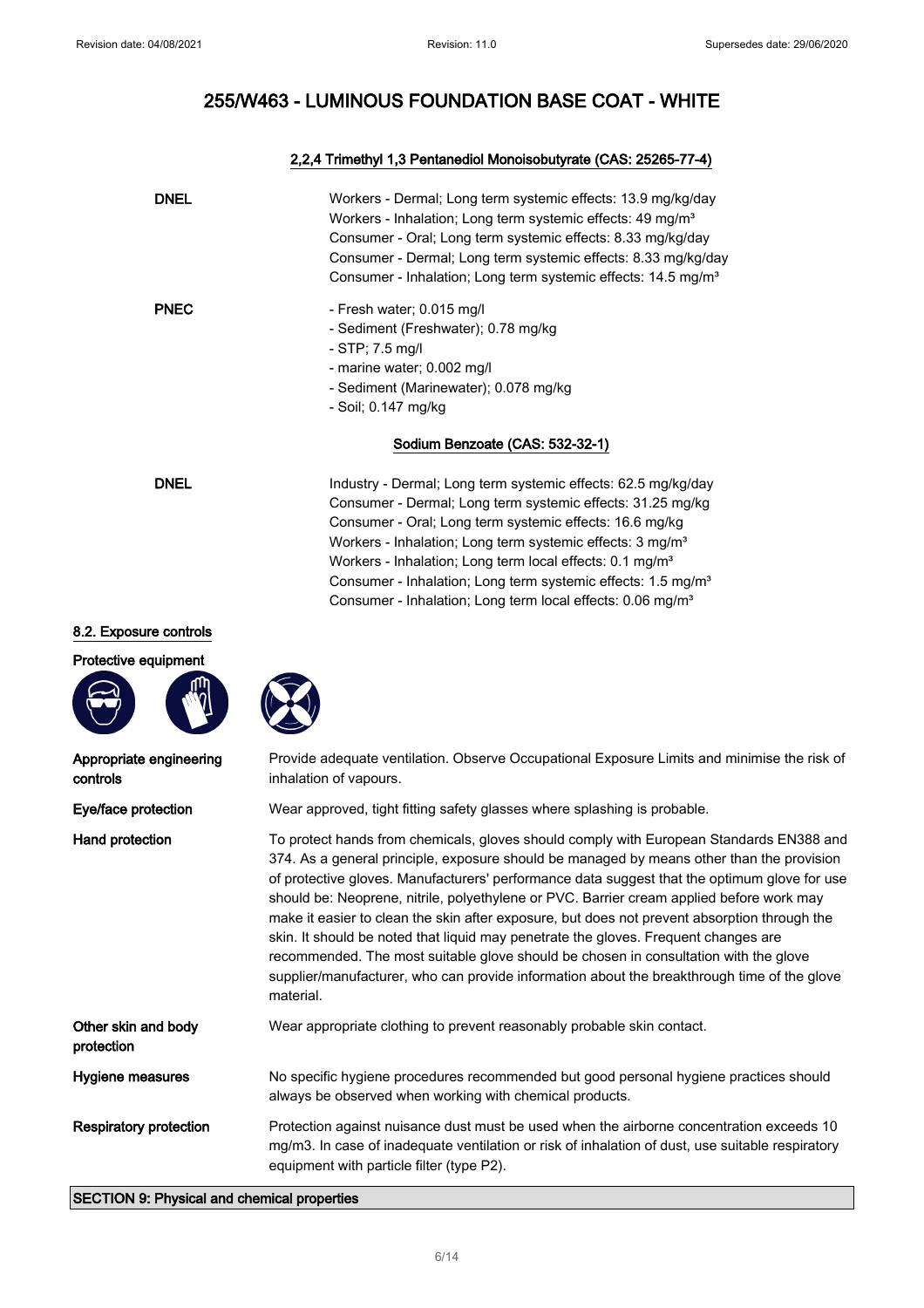| Appearance                                      | Viscous liquid. Coloured liquid.                                                                                                   |
|-------------------------------------------------|------------------------------------------------------------------------------------------------------------------------------------|
| Colour                                          | White / off-white.                                                                                                                 |
| Odour                                           | Mild.                                                                                                                              |
| <b>Odour threshold</b>                          | Not determined.                                                                                                                    |
| <b>Melting point</b>                            | Not applicable.                                                                                                                    |
| Initial boiling point and range                 | Not determined.                                                                                                                    |
| Flash point                                     | Not applicable.                                                                                                                    |
| <b>Evaporation rate</b>                         | Not determined.                                                                                                                    |
| <b>Evaporation factor</b>                       | Not determined.                                                                                                                    |
| Flammability (solid, gas)                       | Not applicable.                                                                                                                    |
| Upper/lower flammability or<br>explosive limits | Not applicable.                                                                                                                    |
| Vapour pressure                                 | Not determined.                                                                                                                    |
| Vapour density                                  | Not determined.                                                                                                                    |
| <b>Relative density</b>                         | 1.25 - 1.35 @ @ 20 C°C                                                                                                             |
| <b>Bulk density</b>                             | Not applicable.                                                                                                                    |
| Solubility(ies)                                 | Miscible with water                                                                                                                |
| Auto-ignition temperature                       | Not applicable.                                                                                                                    |
| <b>Viscosity</b>                                | 2.5 (Rotthinner) P @ 25 C°C                                                                                                        |
| <b>Explosive properties</b>                     | Not applicable.                                                                                                                    |
| Explosive under the influence<br>of a flame     | Not considered to be explosive.                                                                                                    |
| <b>Oxidising properties</b>                     | The mixture itself has not been tested but none of the ingredient substances meet the criteria<br>for classification as oxidising. |
| 9.2. Other information                          |                                                                                                                                    |
| Volatile organic compound                       | This product contains a maximum VOC content of 22 g/litre.                                                                         |
| <b>SECTION 10: Stability and reactivity</b>     |                                                                                                                                    |
| 10.1. Reactivity                                |                                                                                                                                    |
| Reactivity                                      | There are no known reactivity hazards associated with this product.                                                                |
| 10.2. Chemical stability                        |                                                                                                                                    |
| <b>Stability</b>                                | Stable at normal ambient temperatures and when used as recommended.                                                                |
| 10.3. Possibility of hazardous reactions        |                                                                                                                                    |
| Possibility of hazardous<br>reactions           | Not determined.                                                                                                                    |
| 10.4. Conditions to avoid                       |                                                                                                                                    |
| <b>Conditions to avoid</b>                      | Avoid heat, flames and other sources of ignition. Avoid contact with the following materials:<br>Acids. Oxidising agents.          |

## 9.1. Information on basic physical and chemical properties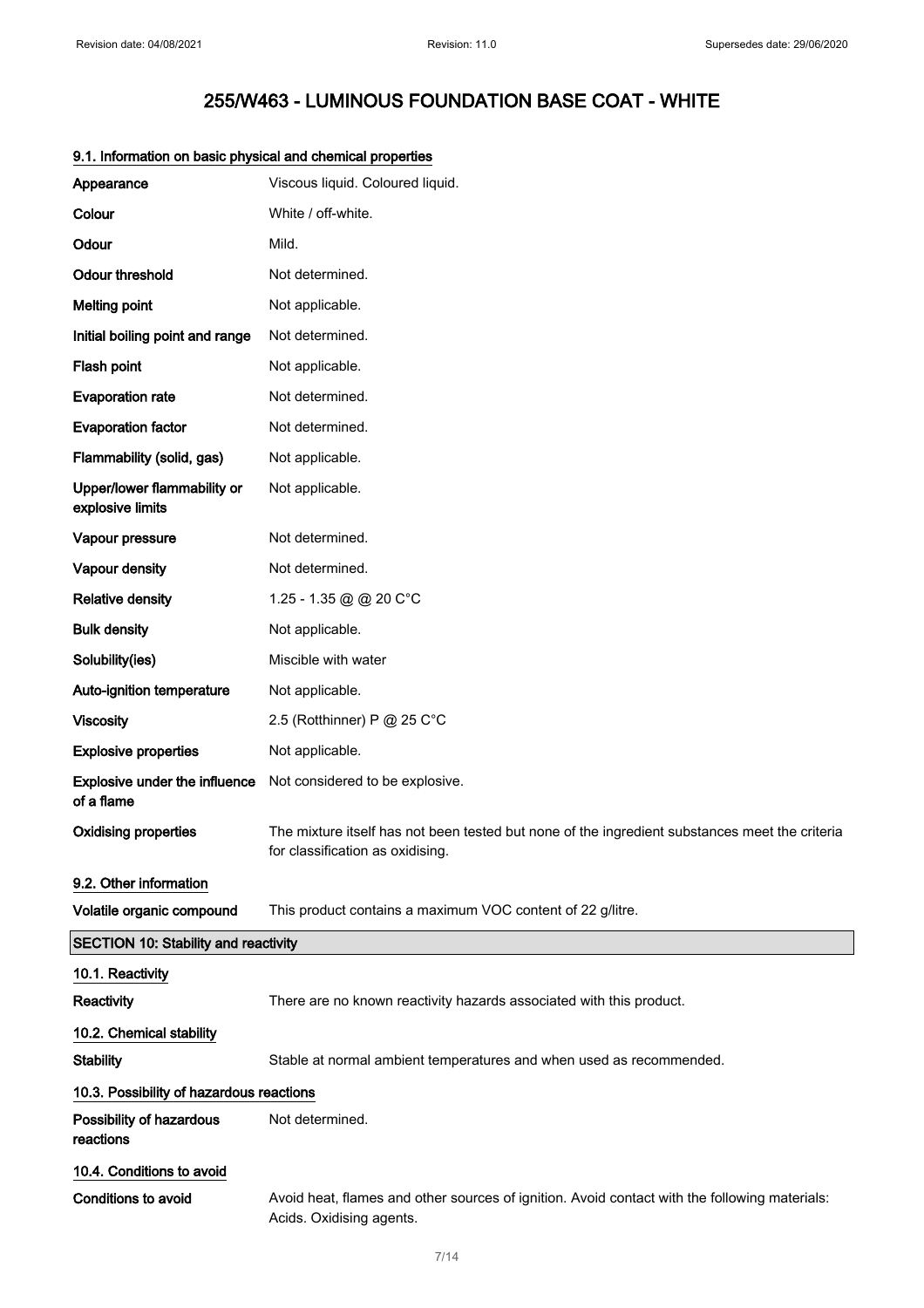| 10.5. Incompatible materials                 |                                                                                                                       |  |  |
|----------------------------------------------|-----------------------------------------------------------------------------------------------------------------------|--|--|
| Materials to avoid                           | Strong alkalis. Strong acids. Strong oxidising agents.                                                                |  |  |
| 10.6. Hazardous decomposition products       |                                                                                                                       |  |  |
| Hazardous decomposition<br>products          | Oxides of carbon. Thermal decomposition or combustion may liberate carbon oxides and<br>other toxic gases or vapours. |  |  |
| <b>SECTION 11: Toxicological information</b> |                                                                                                                       |  |  |
| 11.1. Information on toxicological effects   |                                                                                                                       |  |  |
| <b>Toxicological effects</b>                 | No data recorded.                                                                                                     |  |  |
|                                              |                                                                                                                       |  |  |
| General information                          | No specific health hazards known.                                                                                     |  |  |
| Inhalation                                   | No specific health hazards known.                                                                                     |  |  |
| Ingestion                                    | No harmful effects expected from quantities likely to be ingested by accident.                                        |  |  |
| <b>Skin contact</b>                          | Prolonged contact may cause dryness of the skin.                                                                      |  |  |
| Eye contact                                  | May cause temporary eye irritation.                                                                                   |  |  |
| Acute and chronic health<br>hazards          | This product has low toxicity. Only large quantities are likely to have adverse effects on<br>human health.           |  |  |
| Route of exposure                            | Skin absorption. Ingestion. Skin and/or eye contact.                                                                  |  |  |
| <b>Medical considerations</b>                | Skin disorders and allergies.                                                                                         |  |  |

## Toxicological information on ingredients.

Calcium Carbonate

| Acute toxicity - oral                                     |          |                      |
|-----------------------------------------------------------|----------|----------------------|
| Acute toxicity oral (LD <sub>50</sub><br>mg/kg)           | 5,000.0  |                      |
| <b>Species</b>                                            | Rat      |                      |
| ATE oral (mg/kg)                                          | 5,000.0  |                      |
|                                                           |          | Monopropylene glycol |
| Acute toxicity - oral                                     |          |                      |
| Acute toxicity oral (LD <sub>50</sub><br>mg/kg)           | 20,000.0 |                      |
| <b>Species</b>                                            | Rat      |                      |
| ATE oral (mg/kg)                                          | 20,000.0 |                      |
| Acute toxicity - dermal                                   |          |                      |
| Acute toxicity dermal (LD <sub>50</sub> 2,100.0<br>mg/kg) |          |                      |
| <b>Species</b>                                            | Rabbit   |                      |
| ATE dermal (mg/kg)                                        | 2,100.0  |                      |
| Skin corrosion/irritation                                 |          |                      |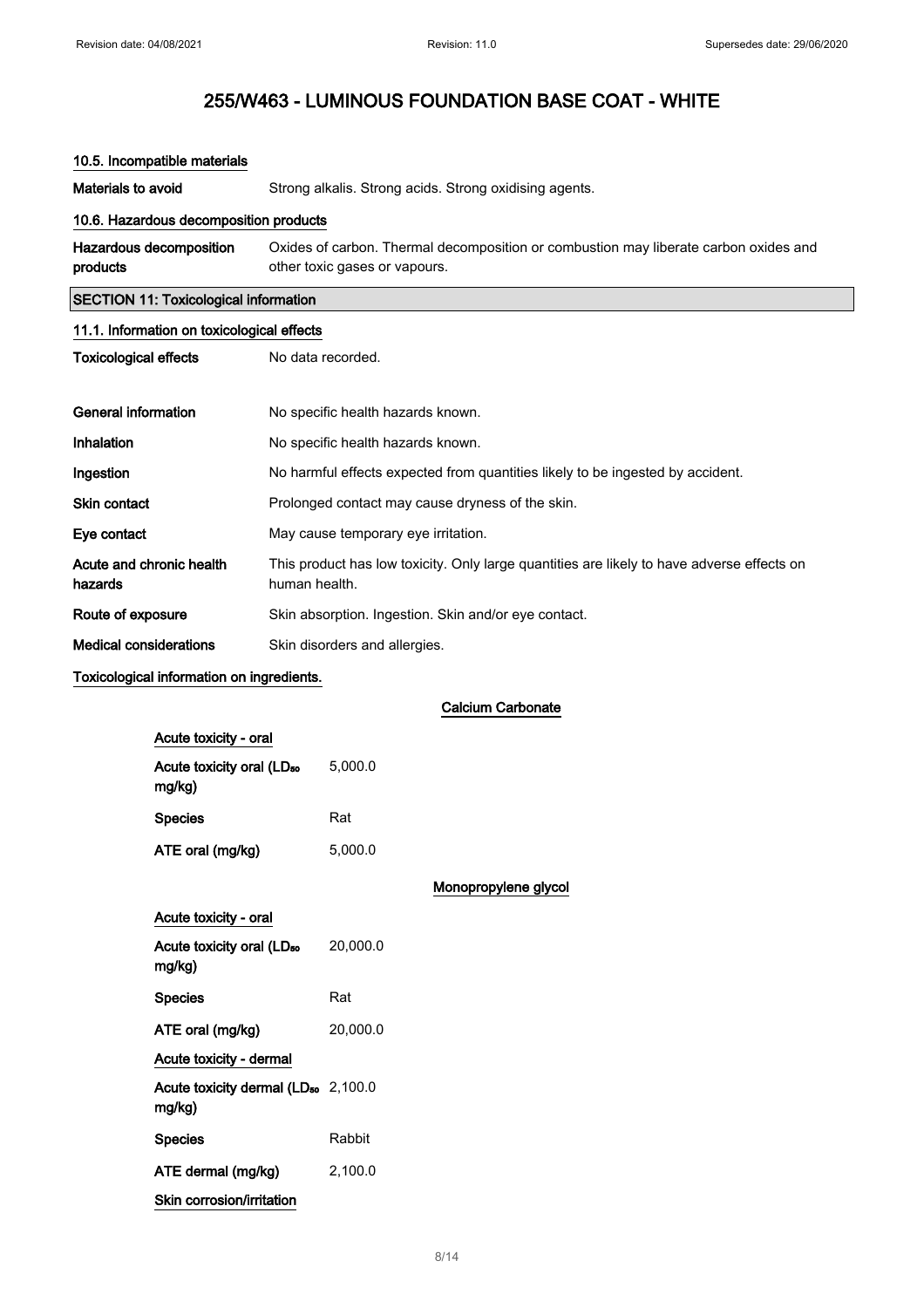| Skin corrosion/irritation                                 | Not irritating.                                                                            |
|-----------------------------------------------------------|--------------------------------------------------------------------------------------------|
| Serious eye damage/irritation                             |                                                                                            |
| Serious eye<br>damage/irritation                          | Not irritating.                                                                            |
| <b>Respiratory sensitisation</b>                          |                                                                                            |
| <b>Respiratory sensitisation</b>                          | Not sensitising.                                                                           |
| Skin sensitisation                                        |                                                                                            |
| <b>Skin sensitisation</b>                                 | Not sensitising.                                                                           |
|                                                           | 1,2-BENZISOTHIAZOL-3(2H)-ONE                                                               |
| Acute toxicity - oral                                     |                                                                                            |
| Acute toxicity oral (LD <sub>50</sub><br>mg/kg)           | 1,193.0                                                                                    |
| <b>Species</b>                                            | Rat                                                                                        |
| ATE oral (mg/kg)                                          | 1,193.0                                                                                    |
| Acute toxicity - dermal                                   |                                                                                            |
| Acute toxicity dermal (LD <sub>50</sub> 4,115.0<br>mg/kg) |                                                                                            |
| <b>Species</b>                                            | Rat                                                                                        |
| ATE dermal (mg/kg)                                        | 4,115.0                                                                                    |
|                                                           | <b>ZINC PYRITHIONE</b>                                                                     |
| Acute toxicity - oral                                     |                                                                                            |
| ATE oral (mg/kg)                                          | 100.0                                                                                      |
| Acute toxicity - dermal                                   |                                                                                            |
| Acute toxicity dermal (LD <sub>50</sub> 2,000.0<br>mg/kg) |                                                                                            |
| <b>Species</b>                                            | Rat                                                                                        |
| Skin corrosion/irritation                                 |                                                                                            |
| Animal data                                               | Not irritating.                                                                            |
| <b>Respiratory sensitisation</b>                          |                                                                                            |
| <b>Respiratory sensitisation</b>                          | Not sensitising.                                                                           |
| <b>Skin sensitisation</b>                                 |                                                                                            |
| <b>Skin sensitisation</b>                                 | Not sensitising.                                                                           |
| Carcinogenicity                                           |                                                                                            |
| Carcinogenicity                                           | There is no evidence that the product can cause cancer.                                    |
| Specific target organ toxicity - repeated exposure        |                                                                                            |
|                                                           | <b>CTOT</b> reported compasses. Not elegatively as a consider toward expendictional effect |

STOT - repeated exposure Not classified as a specific target organ toxicant after repeated exposure.

Reaction mass of 5-chloro-2-methyl-2H-isothiazol-3-one and 2-methyl-2H-isothiazol-3-one (3:1)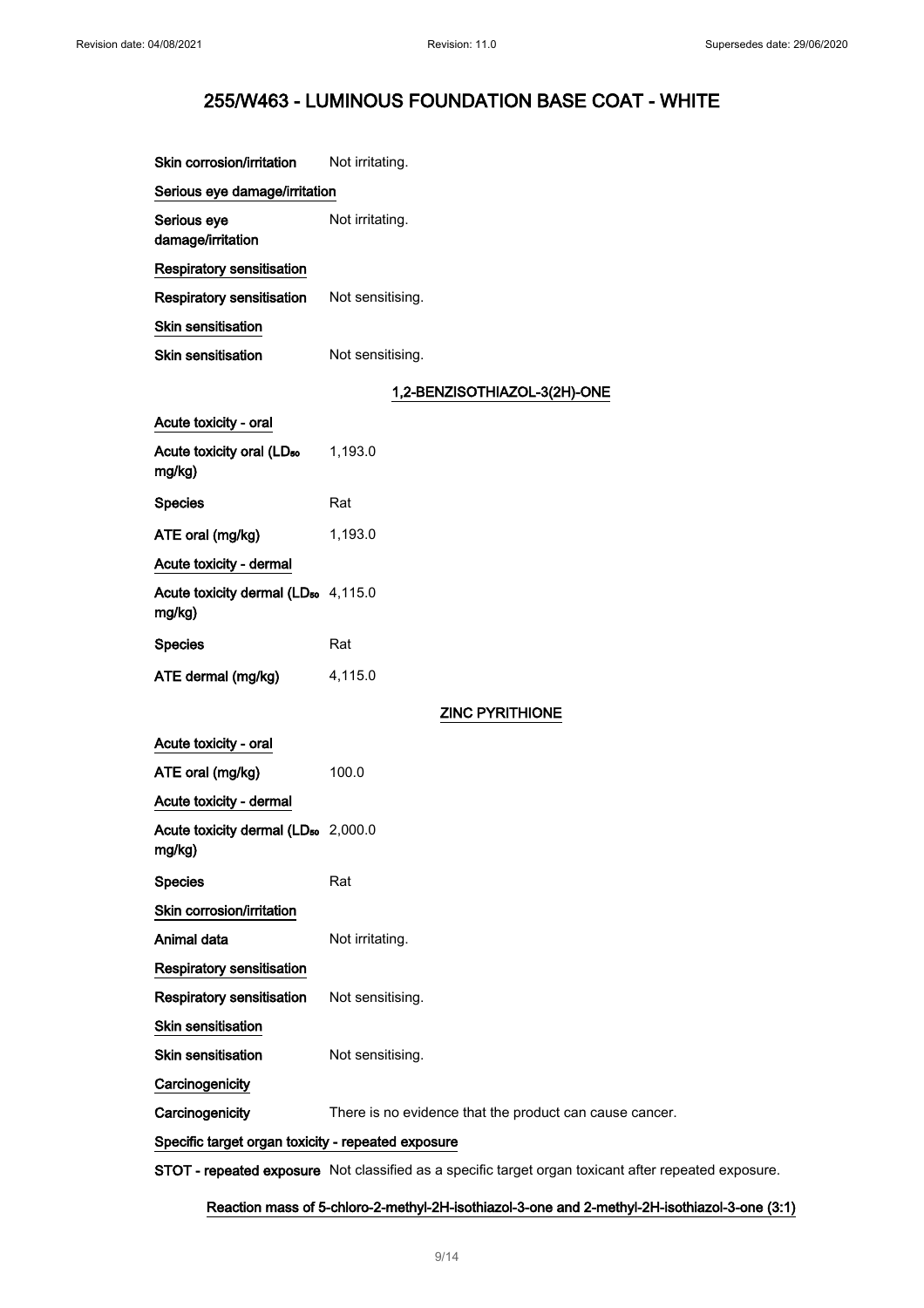|                | Acute toxicity - oral                     |                                                                             |
|----------------|-------------------------------------------|-----------------------------------------------------------------------------|
|                | ATE oral (mg/kg)                          | 100.0                                                                       |
|                | Acute toxicity - dermal                   |                                                                             |
|                | ATE dermal (mg/kg)                        | 50.0                                                                        |
|                | Acute toxicity - inhalation               |                                                                             |
|                | <b>ATE inhalation (vapours</b><br>mg/l)   | 0.5                                                                         |
|                | SECTION 12: Ecological information        |                                                                             |
|                |                                           |                                                                             |
| Ecotoxicity    |                                           | There are no data on the ecotoxicity of this product.                       |
| 12.1. Toxicity |                                           |                                                                             |
|                | Ecological information on ingredients.    |                                                                             |
|                |                                           | <b>Calcium Carbonate</b>                                                    |
|                | Acute aquatic toxicity                    |                                                                             |
|                | Acute toxicity - fish                     | LC <sub>50</sub> , 96 hours: >10 mg/l, Oncorhynchus mykiss (Rainbow trout)  |
|                | Acute toxicity - aquatic<br>invertebrates | EC <sub>50</sub> , 48 hours: >1 mg/l, Daphnia magna                         |
|                | Acute toxicity - aquatic<br>plants        | EC <sub>50</sub> , 72 hours: >200 mg/l, Desmodesmus subspicatus             |
|                |                                           | <b>BRONOPOL (INN)</b>                                                       |
|                | Acute aquatic toxicity                    |                                                                             |
|                | $LE(C)$ 50                                | $0.01 < L(E)C50 \le 0.1$                                                    |
|                | M factor (Acute)                          | 10                                                                          |
|                | Chronic aquatic toxicity                  |                                                                             |
|                | M factor (Chronic)                        | 1                                                                           |
|                |                                           | 1,2-BENZISOTHIAZOL-3(2H)-ONE                                                |
|                |                                           |                                                                             |
|                | Acute aquatic toxicity                    |                                                                             |
|                | $LE(C)$ 50                                | $0.1 < L(E)C50 \le 1$                                                       |
|                | M factor (Acute)                          | 1                                                                           |
|                | Acute toxicity - fish                     | LC <sub>50</sub> , 96 hours: 2.18 mg/l, Oncorhynchus mykiss (Rainbow trout) |
|                | Acute toxicity - aquatic<br>invertebrates | EC <sub>50</sub> , 48 hours: 2.94 mg/l, Daphnia magna                       |
|                | Acute toxicity - aquatic<br>plants        | EC <sub>50</sub> , 72 hours: 0.11 mg/l, Pseudokirchneriella subcapitata     |
|                | <b>ZINC PYRITHIONE</b>                    |                                                                             |
|                | Acute aquatic toxicity                    |                                                                             |
|                | $LE(C)$ so                                | $0.1 < L(E)C50 \le 1$                                                       |

M factor (Acute) 1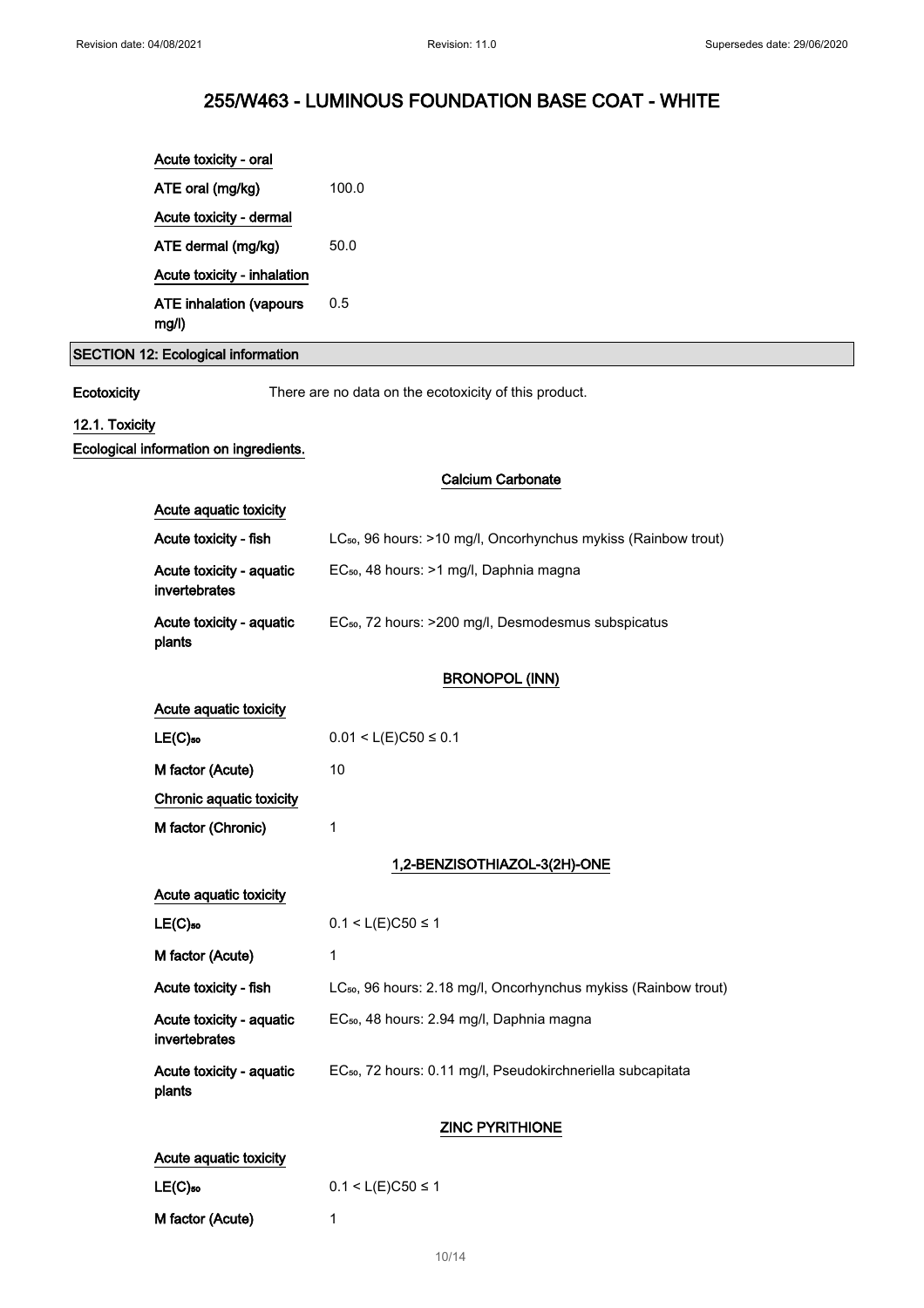| Acute toxicity - fish                     |                 | LC50, ~ 96 hours: 0.0026 mg/l, Pimephales promelas (Fat-head Minnow)                          |
|-------------------------------------------|-----------------|-----------------------------------------------------------------------------------------------|
| Acute toxicity - aquatic<br>invertebrates |                 | EC <sub>50</sub> , ~ 48 hours: 0.0082 mg/l, Daphnia magna                                     |
| Acute toxicity - aquatic<br>plants        |                 | EC <sub>50</sub> , 96 hours: 0.0012 mg/l, Marinewater algae                                   |
| Chronic aquatic toxicity                  |                 |                                                                                               |
| M factor (Chronic)                        |                 | 1                                                                                             |
|                                           |                 | Reaction mass of 5-chloro-2-methyl-2H-isothiazol-3-one and 2-methyl-2H-isothiazol-3-one (3:1) |
| Acute aquatic toxicity                    |                 |                                                                                               |
| $LE(C)$ <sub>50</sub>                     |                 | $0.001 < L(E)C50 \le 0.01$                                                                    |
| M factor (Acute)                          |                 | 100                                                                                           |
| <b>Chronic aquatic toxicity</b>           |                 |                                                                                               |
| M factor (Chronic)                        |                 | 100                                                                                           |
| 12.2. Persistence and degradability       |                 |                                                                                               |
|                                           |                 | Persistence and degradability The product is expected to be biodegradable.                    |
| Ecological information on ingredients.    |                 |                                                                                               |
|                                           |                 | <b>ZINC PYRITHIONE</b>                                                                        |
| Persistence and<br>degradability          |                 | The product is readily biodegradable.                                                         |
| 12.3. Bioaccumulative potential           |                 |                                                                                               |
| <b>Bioaccumulative potential</b>          |                 | No data available on bioaccumulation.                                                         |
| Ecological information on ingredients.    |                 |                                                                                               |
|                                           |                 | <b>ZINC PYRITHIONE</b>                                                                        |
| Bioaccumulative potential BCF: 50         |                 |                                                                                               |
| <b>Partition coefficient</b>              |                 | log Pow: 0.93                                                                                 |
| 12.4. Mobility in soil                    |                 |                                                                                               |
| <b>Mobility</b>                           |                 | The product contains substances, which are water soluble and may spread in water systems.     |
| 12.5. Results of PBT and vPvB assessment  |                 |                                                                                               |
| Results of PBT and vPvB<br>assessment     |                 | This product does not contain any substances classified as PBT or vPvB.                       |
| Ecological information on ingredients.    |                 |                                                                                               |
|                                           |                 | <b>ZINC PYRITHIONE</b>                                                                        |
| Results of PBT and vPvB<br>assessment     |                 | This substance is not classified as PBT or vPvB according to current EU criteria.             |
| 12.6. Other adverse effects               |                 |                                                                                               |
| Other adverse effects                     | Not determined. |                                                                                               |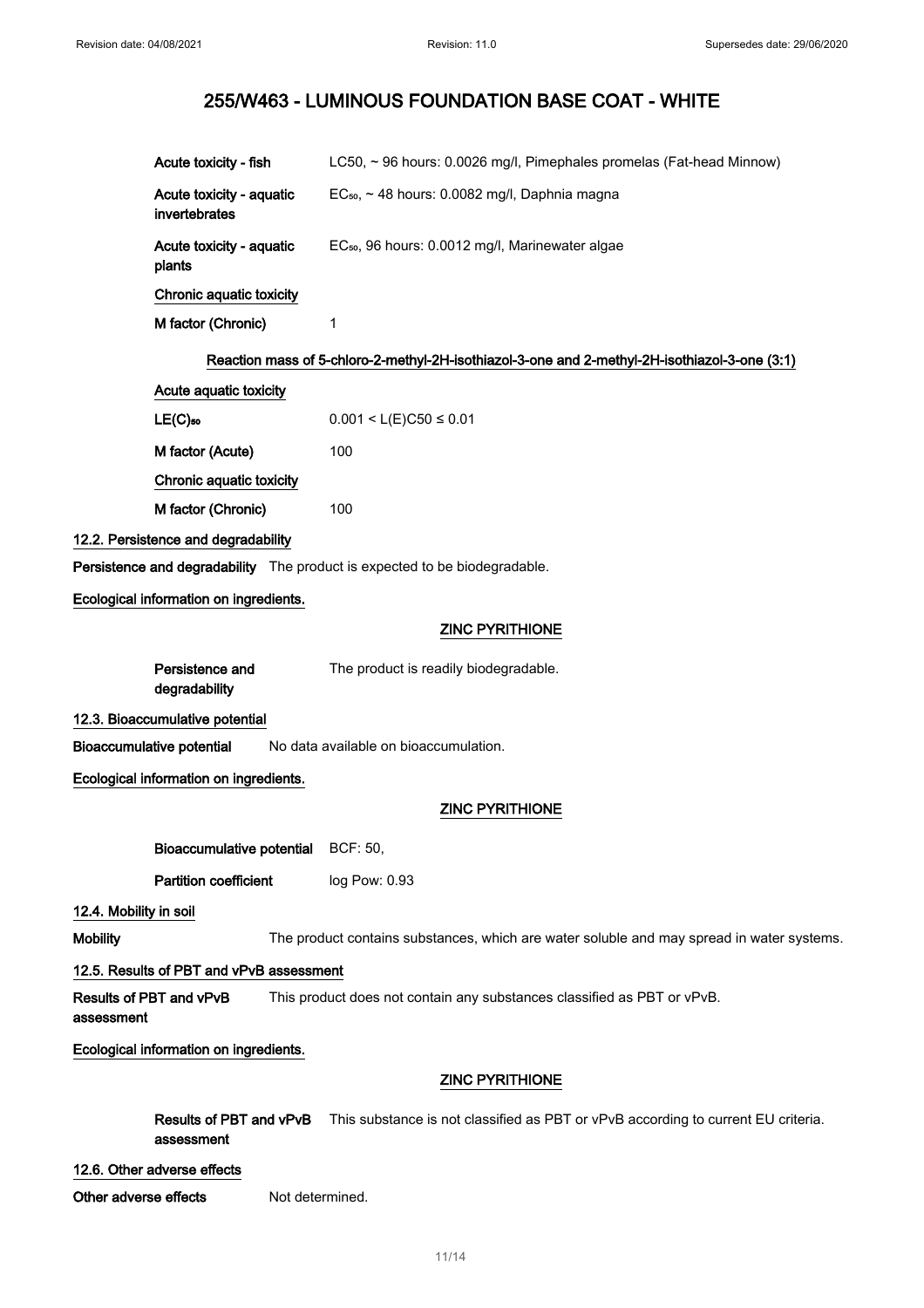### SECTION 13: Disposal considerations

| 13.1. Waste treatment methods |                                                                                                                                                                                                                                                                                                                                                                                                                                                                                                                                                                                                                                                                                                    |
|-------------------------------|----------------------------------------------------------------------------------------------------------------------------------------------------------------------------------------------------------------------------------------------------------------------------------------------------------------------------------------------------------------------------------------------------------------------------------------------------------------------------------------------------------------------------------------------------------------------------------------------------------------------------------------------------------------------------------------------------|
| General information           | Avoid the spillage or runoff entering drains, sewers or watercourses. Waste should be treated<br>as controlled waste. Dispose of waste to licensed waste disposal site in accordance with the<br>requirements of the local Waste Disposal Authority.                                                                                                                                                                                                                                                                                                                                                                                                                                               |
| <b>Disposal methods</b>       | Avoid the spillage or runoff entering drains, sewers or watercourses.                                                                                                                                                                                                                                                                                                                                                                                                                                                                                                                                                                                                                              |
| Waste class                   | When this coating, in its liquid state, as supplied, becomes a waste, it is categorised as non-<br>hazardous waste, with code 08 01 12 (WATER BASED LIQUID WASTE). Part used<br>containers, not drained and/or rigorously scraped out and containing dry residues of the<br>supplied coating, are categorised as non-hazardous waste, with code 08 01 12 (WATER<br>BASED LIQUID WASTE). If mixed with other wastes, the above waste code may not be<br>applicable. Used containers, drained and/or rigorously scraped out and containing dry<br>residues of the supplied coating, are categorised as non-hazardous waste, with code 15 01 02<br>(plastic packaging) or 15 01 04 (metal packaging). |

### SECTION 14: Transport information

General The product is not covered by international regulations on the transport of dangerous goods (IMDG, IATA, ADR/RID).

### 14.1. UN number

Not applicable.

#### 14.2. UN proper shipping name

Not applicable.

### 14.3. Transport hazard class(es)

Not applicable.

### 14.4. Packing group

Not applicable.

### 14.5. Environmental hazards

Environmentally hazardous substance/marine pollutant No.

#### 14.6. Special precautions for user

No information required.

### 14.7. Transport in bulk according to Annex II of MARPOL and the IBC Code

## Transport in bulk according to Not applicable. Annex II of MARPOL 73/78 and the IBC Code

SECTION 15: Regulatory information

## 15.1. Safety, health and environmental regulations/legislation specific for the substance or mixture

National regulations The Control of Substances Hazardous to Health Regulations 2002 (SI 2002 No. 2677) (as amended).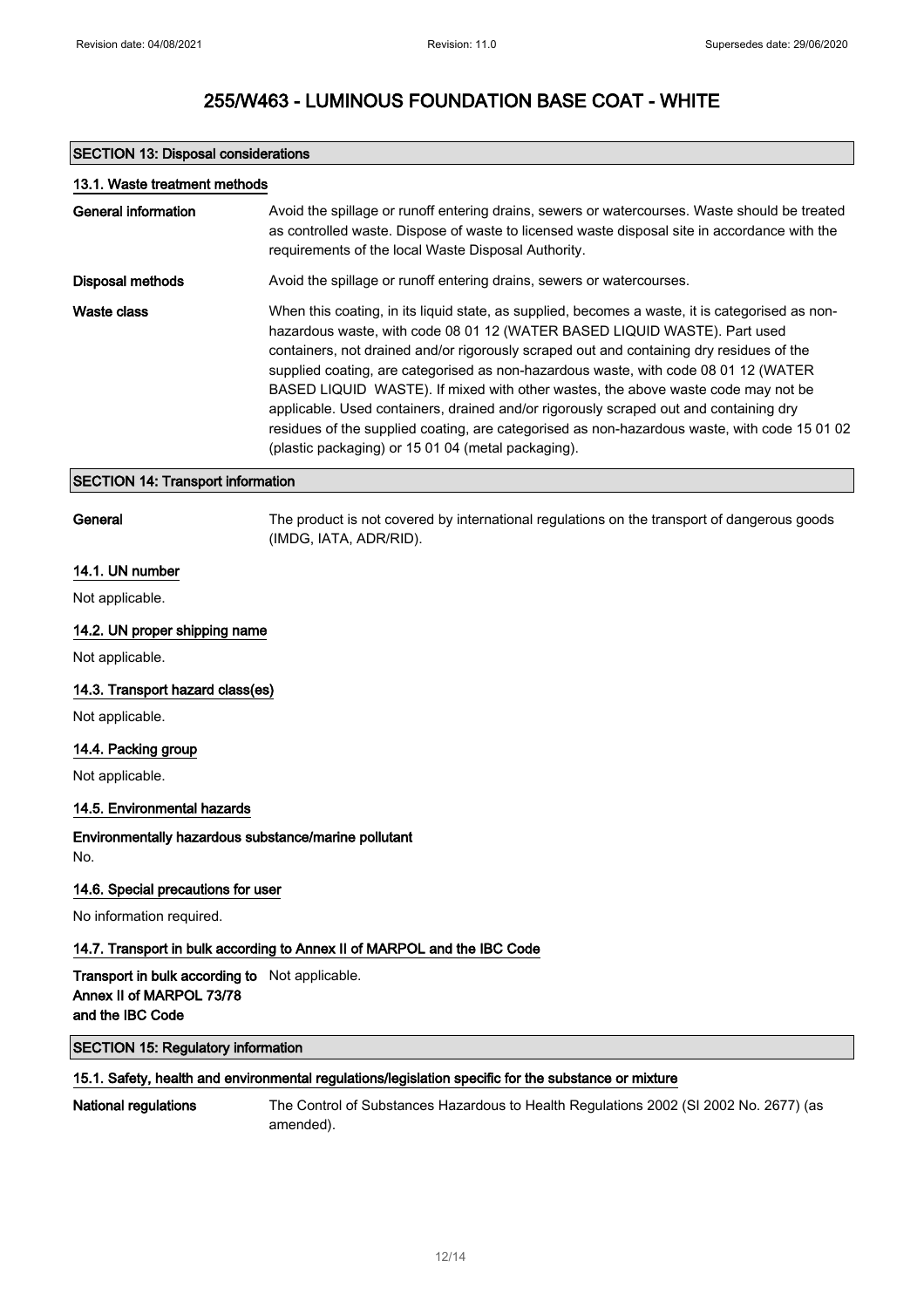| EU legislation | Regulation (EC) No 1907/2006 of the European Parliament and of the Council of 18<br>December 2006 concerning the Registration, Evaluation, Authorisation and Restriction of<br>Chemicals (REACH) (as amended).<br>Regulation (EC) No 1272/2008 of the European Parliament and of the Council of 16<br>December 2008 on classification, labelling and packaging of substances and mixtures (as<br>amended). |
|----------------|------------------------------------------------------------------------------------------------------------------------------------------------------------------------------------------------------------------------------------------------------------------------------------------------------------------------------------------------------------------------------------------------------------|
| Guidance       | Workplace Exposure Limits EH40.                                                                                                                                                                                                                                                                                                                                                                            |

## 15.2. Chemical safety assessment

No chemical safety assessment has been carried out.

## SECTION 16: Other information

| Abbreviations and acronyms<br>used in the safety data sheet | ATE: Acute Toxicity Estimate.<br>ADR: European Agreement concerning the International Carriage of Dangerous Goods by<br>Road.<br>CAS: Chemical Abstracts Service.<br>DNEL: Derived No Effect Level.<br>GHS: Globally Harmonized System.<br>ICAO: Technical Instructions for the Safe Transport of Dangerous Goods by Air.<br>IMDG: International Maritime Dangerous Goods.<br>LD <sub>50</sub> : Lethal Dose to 50% of a test population (Median Lethal Dose).<br>PBT: Persistent, Bioaccumulative and Toxic substance.<br>REACH: Registration, Evaluation, Authorisation and Restriction of Chemicals Regulation |
|-------------------------------------------------------------|-------------------------------------------------------------------------------------------------------------------------------------------------------------------------------------------------------------------------------------------------------------------------------------------------------------------------------------------------------------------------------------------------------------------------------------------------------------------------------------------------------------------------------------------------------------------------------------------------------------------|
|                                                             | (EC) No 1907/2006.<br>PNEC: Predicted No Effect Concentration.<br>RID: European Agreement concerning the International Carriage of Dangerous Goods by<br>Rail.<br>SVHC: Substances of Very High Concern.<br>vPvB: Very Persistent and Very Bioaccumulative.<br>cATpE: Converted Acute Toxicity Point Estimate.<br>EC <sub>50</sub> : 50% of maximal Effective Concentration.                                                                                                                                                                                                                                      |
| <b>Classification abbreviations</b><br>and acronyms         | Aquatic Acute = Hazardous to the aquatic environment (acute)<br>Aquatic Chronic = Hazardous to the aquatic environment (chronic)<br>Asp. Tox. = Aspiration hazard<br>Carc. = Carcinogenicity<br>Eye Dam. = Serious eye damage<br>Eye Irrit. = Eye irritation<br>Resp. Sens. = Respiratory sensitisation<br>Skin Irrit. = Skin irritation<br>Skin Sens. = Skin sensitisation<br>STOT SE = Specific target organ toxicity-single exposure<br>STOT RE = Specific target organ toxicity-repeated exposure                                                                                                             |
| <b>Revision comments</b>                                    | Issued in accordance with Annex II to REACH, as amended by Commission Regulation (EU)<br>No. 2015/830 Revision of in can biocides information. Classification of Titanium Dioxide<br>updated in line with the 14th ATP to CLP.                                                                                                                                                                                                                                                                                                                                                                                    |
| <b>Issued by</b>                                            | Technical Dept. (N.O.)                                                                                                                                                                                                                                                                                                                                                                                                                                                                                                                                                                                            |
| <b>Revision date</b>                                        | 04/08/2021                                                                                                                                                                                                                                                                                                                                                                                                                                                                                                                                                                                                        |
| <b>Revision</b>                                             | 11.0                                                                                                                                                                                                                                                                                                                                                                                                                                                                                                                                                                                                              |
| Supersedes date                                             | 29/06/2020                                                                                                                                                                                                                                                                                                                                                                                                                                                                                                                                                                                                        |